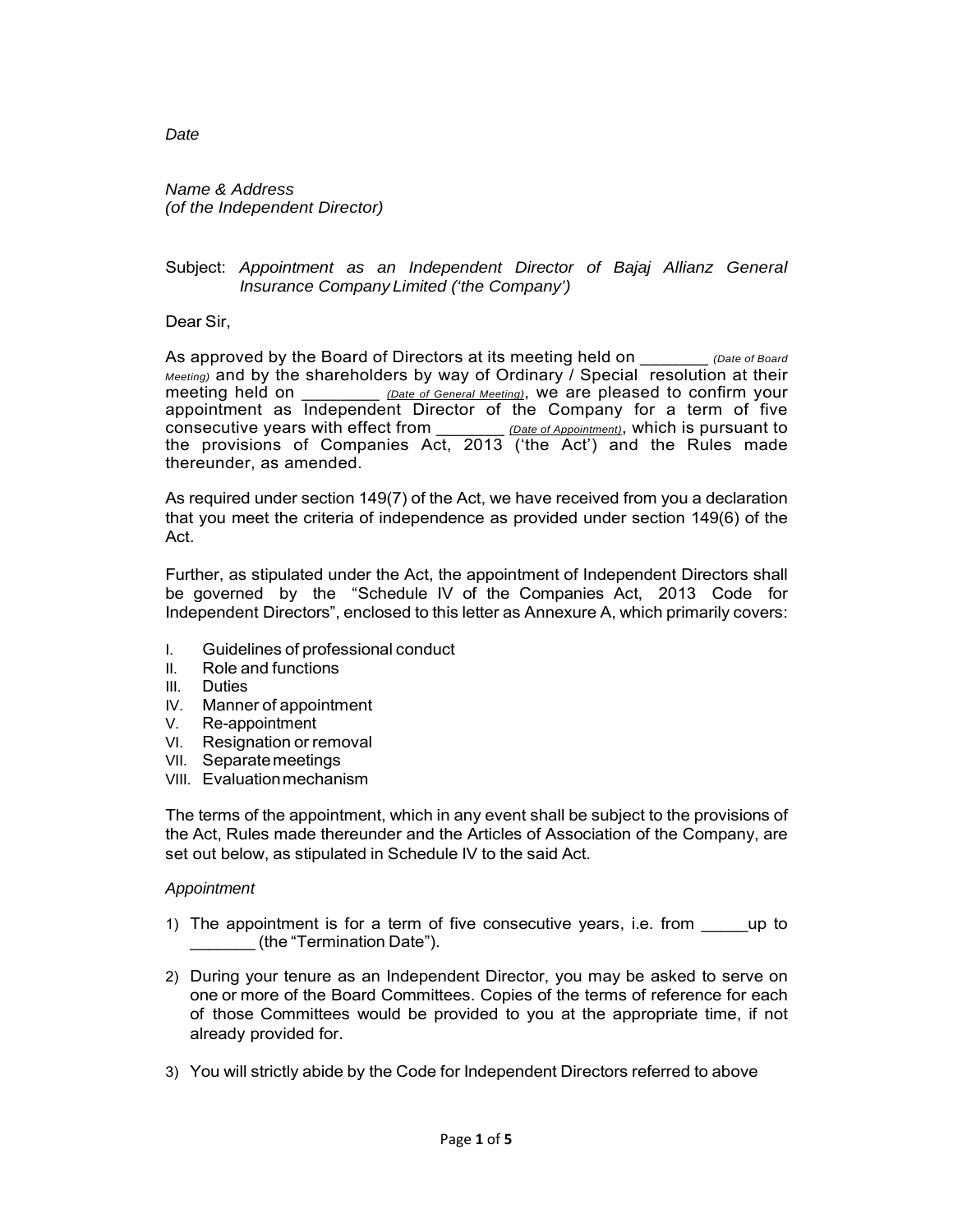- 4) The Company expects a commitment of sufficient time and attention as necessary in order to perform your duties under the appointment. This will include attendance at regular and emergency Board meetings, any annual meeting of Independent Directors and the Annual General Meeting. You may also be required to attend regular meetings of any Board Committee of which you are a member. In addition, you will be expected to devote appropriate preparation time ahead of each meeting.
- 5) By accepting the appointment, you confirm that you are able to allocate sufficient time to perform your role.

# *Role & Duties*

- 6) As an Independent Director you have the same general legal responsibilities to the Company as any other Director, except that you shall be held liable only in respect of such acts of omission or commission by the Company which had occurred with your knowledge, attributable through Board processes and with your consent or connivance or where you had not acted diligently.
- 7) You will adhere to the following duties of Directors, which are more specifically stipulated in Section 166 of the Act:
	- (i) Subject to the provisions of this Act, a director of a company shall act in accordance with the articles of the company.
	- (ii) A director of a company shall act in good faith in order to promote the objects of the company for the benefit of its members as a whole and in the best interests of the company, its employees, the shareholders, the community and for the protection of environment.
	- (iii) A director of a company shall exercise his duties with due and reasonable care, skill and diligence and shall exercise independent judgment.
	- (iv) A director of a company shall not involve in a situation in which he may have a direct or indirect interest that conflicts, or possibly may conflict, with the interest of the company.
	- (v) A director of a company shall not achieve or attempt to achieve any undue gain or advantage either to himself or to his relatives, partners, or associates and if such director is found guilty of making any undue gain, he shall be liable to pay an amount equal to that gain to the company.
	- (vi) A director of a company shall not assign his office and any assignment so made shall be void.

#### *Fees / Commission*

8) Unless decided otherwise, you will be paid a sitting fee for your services as an Independent Director of Rs. 1,00,000 per meeting of the Board and Committee thereof attended, except meeting of Corporate Social Responsibility Committee, along with reimbursement of expenses towards travelling and hotel accommodation for attending these meetings. In addition, commission shall be payable by the Company at the rate of Rs. 1,00,000 per meeting of Board and Committees thereof attended, except meeting of Corporate Social Responsibility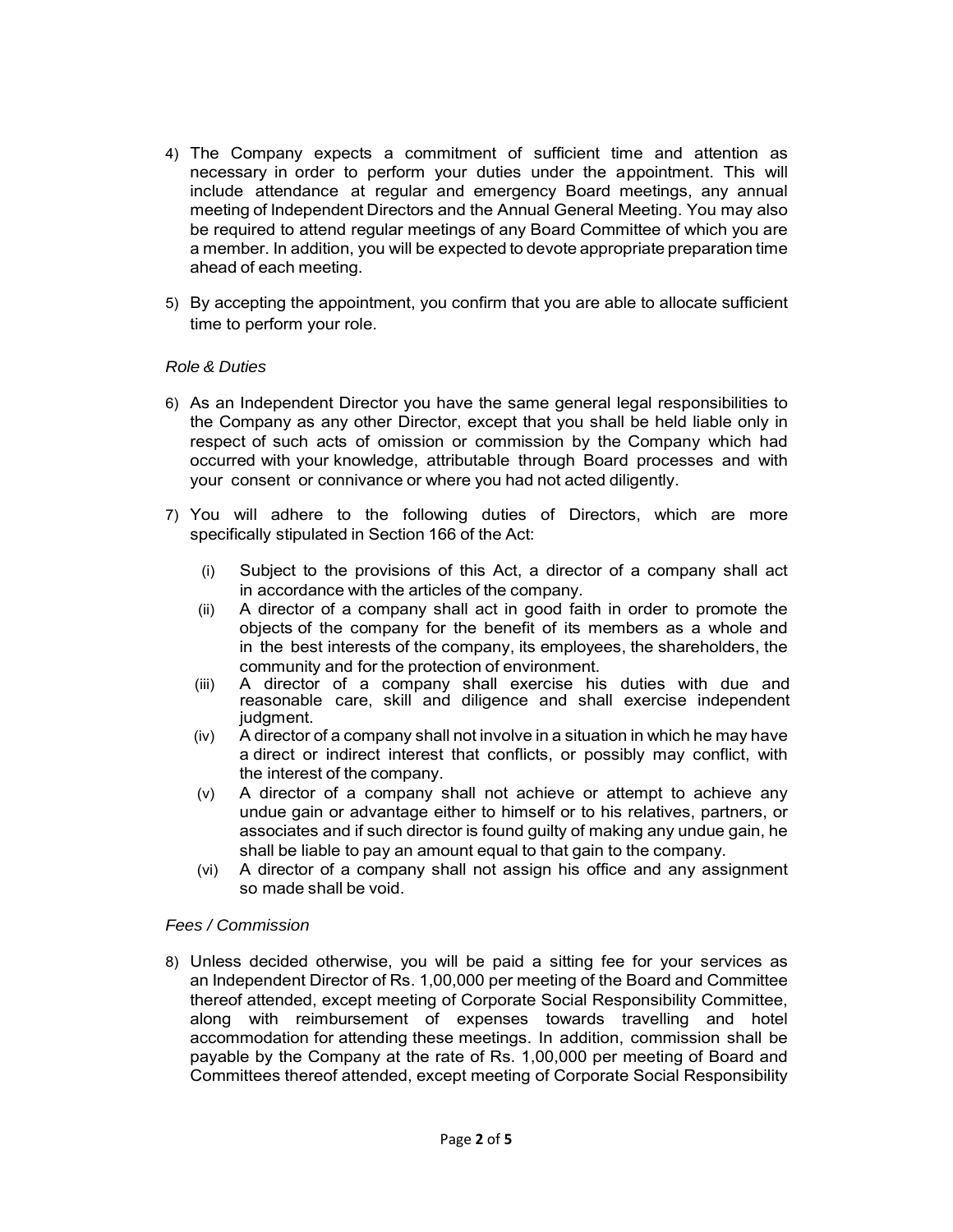Committee, subject to maximum as specified by Insurance Regulatory and Development Authority of India and permissible under the Companies Act, 2013 from time to time.

9) You will have no entitlement to any bonus during the appointment and no entitlement to participate in any share scheme and no stock options will be issued to you by the Company.

#### *Reimbursement of Expenses*

- 10) In addition to the fees / commission described in 8 above, the Company will reimburse you for all reasonable and properly documented expenses you incur in performing your role. You may submit any details of expenses incurred to the Company Secretary.
- 11) During the appointment, circumstances may arise in the furtherance of your duties as a Director when it will be appropriate for you to seek advice from independent advisors at the Company's expense. The Company will reimburse the full cost of expenditure incurred as deemed necessary.

#### *Other directorships and business interests*

- 12) The Company acknowledges that you may have business interests other than those of the Company and that you may have declared any conflicts that are apparent at present. In the event that you become aware of any potential conflicts of interest, not declared so far, those may be disclosed to the Chairman and Company Secretary as soon as they become apparent.
- 13) During the appointment, you may please inform us prior to accepting any other (or further) directorships of any company or any major external appointments or changes in such directorships or appointments, to avoid any conflict of interest with your current position in the Company.

# *Code of Conduct & other compliances*

- 14) During the appointment, you will comply with any relevant regulations as may be issued by the Government of India and such other authorized bodies as set up by the Government on its behalf, including the Code for Independent Directors, Insider Trading Code and such other requirements as the Board of Directors may from time to time specify.
- 15) At the first meeting of the Board in every financial year or whenever there is any change in the circumstances which may affect your status as an Independent Director, you shall give a declaration to that effect confirming that you meet the criteria of independence as provided in Section 149(6) of the Act, in the format as per Annexure B to this Letter.
- 16) During the appointment, you will ensure compliance under Rule 6(1) of the Companies (Appointment and Qualification of Directors) Rules, 2014 for inclusion of your name in the data bank of Independent Directors.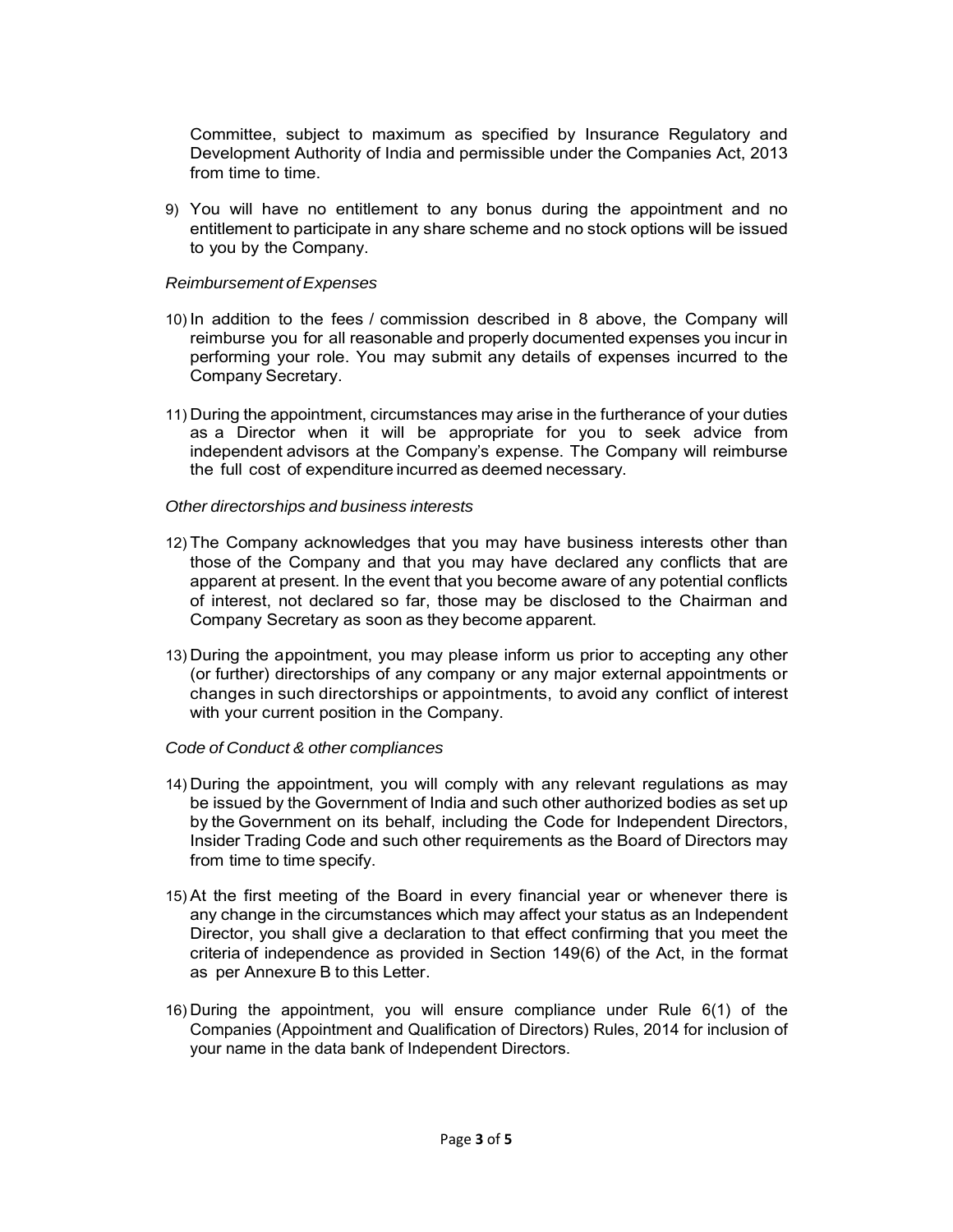# *Confidentiality*

- 17) You must apply the highest standards of confidentiality and not disclose to any person or company (whether during the course of the appointment or at any time after its termination) any confidential information concerning the Company and any Group Companies with which you come into contact by virtue of your position as an Independent Director of the Company.
- 18) Your attention is drawn to the requirements as to the disclosure of price sensitive information. Consequently you should avoid making any statements that might risk a breach of these requirements without prior clearance from the Chairman or the Company Secretary.
- 19) On termination of the appointment, you will deliver to the Company all books, document, papers and other property of or relating to the business of the Company which are in your possession, custody or power by virtue of your position as an Independent Director of the Company.

# *Performance Review Process*

20) The performance of individual Directors and the whole Board and its Committees shall be evaluated by the Nomination and Remuneration Committee/ Board/ independent external agency. If, in the interim, there are any matters arising in connection with your role as an Independent Director which cause you concern, you may discuss with us as soon as appropriate.

#### *Insurance*

21) The Company has Directors' and Officers' Liability Insurance policy and it is intended to maintain such cover for the full term of the Appointment.

# *Publication of the Letter of Appointment*

22) In line with the provisions of the Act, the Company may make public a generic copy of this letter on its website at www.bajajallianz.com/general-insurance and the same shall be open for inspection at the Registered Office of the Company by any member during normal business hours.

This letter is governed by, and shall be construed in accordance with, the laws of India, and the parties agree to submit to the exclusive jurisdiction of the courts of Pune, India. This letter constitutes neither a contract for services nor a service contract.

Please confirm your agreement to the above by signing and returning to me the enclosed duplicate of this letter.